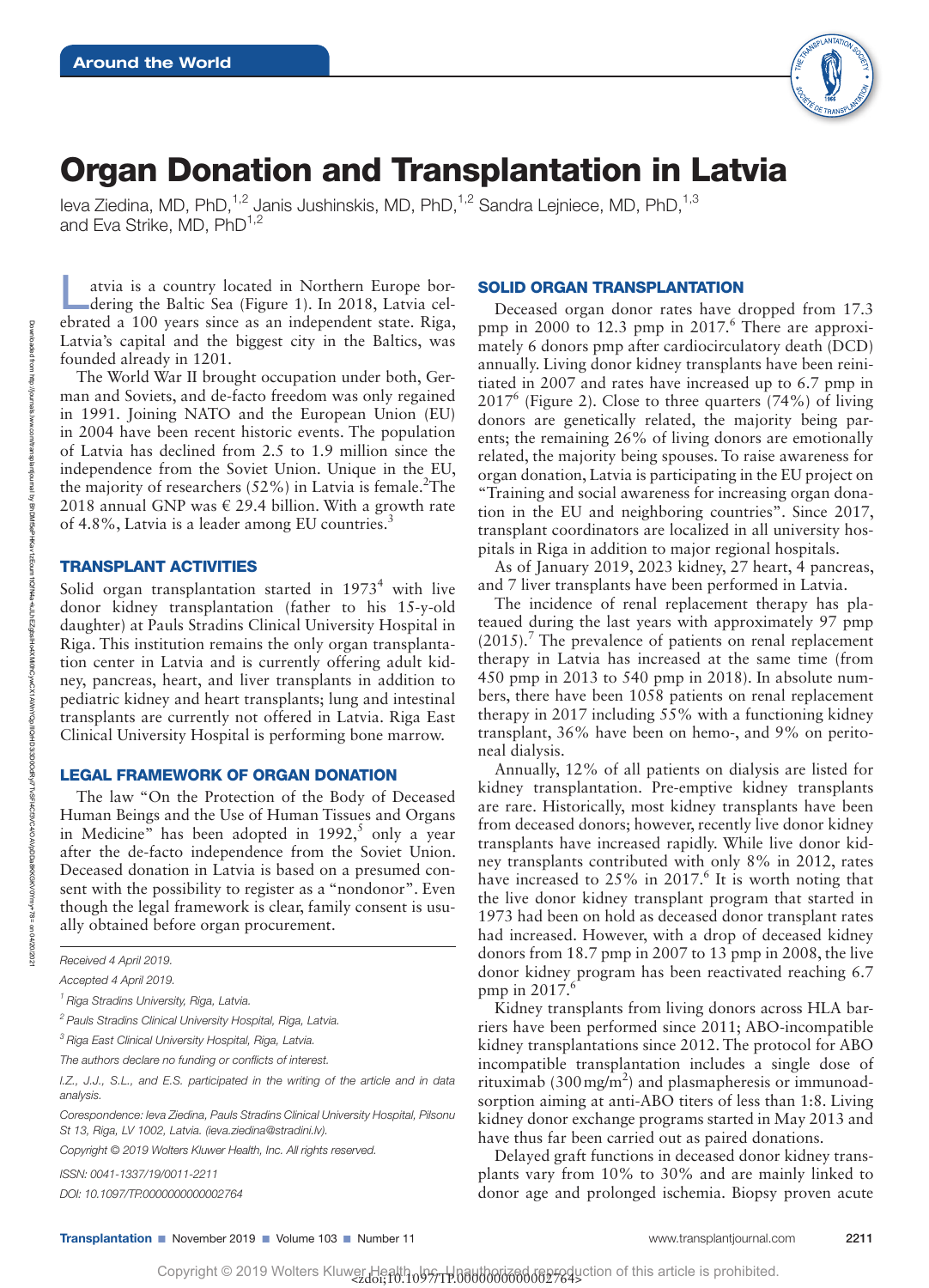

**FIGURE 1.** Location of Latvia in the European Union.<sup>1</sup>

rejection rates had been as high as 30% but have dropped to 18% since utilizing tacrolimus as an initial maintenance immunosuppressant. Short and long-term graft and patient survival rates are comparable to other European countries; 20% of all kidney transplantations are retransplantations.<sup>8</sup>

The heart transplant program in Latvia has started in 2002 with rates of 0.5 pmp in  $2017<sup>6</sup>$ 

The first successful liver transplantation in Latvia has been performed in 2011.<sup>6</sup> Until 2017, liver transplant activities have been on a hiatus and patients had been listed at other European Centers (mainly Tartu, Estonia), returning to Latvia for post-transplant care. Liver transplant activities resumed in 2018 at Paula Stradina Clinical University Hospital and 6 liver transplants (including one urgent retransplantation) have been performed thus far reaching 3.15 pmp.

The first simultaneous kidney–pancreas transplant has been performed in  $2008$ ; however, the procedure has been infrequent and there is currently no active program. Multivisceral or vascular composite tissue transplantations are currently not performed in Latvia.



FIGURE 2. Deceased and living organ donor rates in Latvia pmp. kidney donor exchange program.

Lifelong post-transplant immunosuppression is supported by the government.

#### BONE MARROW TRANSPLANTATION

Hematopoietic stem cell transplantation (HSCT) has been started in 2000 with the first autologous HSCT for a patient with non-Hodgkin's lymphoma (NHL). High-dose chemotherapy in combination with autologous HSCT has been implemented in 2001. To date, 280 autologous HSCT have been performed for patients with NHL, Hodgkin's disease, and multiple myeloma.

Autologous HSCT have been performed for the first time in 2019 for 2 patients with testicular nonseminoma and one patient with a connective tissue disease.

The first allogenic HSCT has been performed in 2006. Allogeneic HSCT in Latvia are limited to related donor/ recipients. Patients requiring a nonrelated donor or pediatric recipients will need to travel abroad. Since 2006, 30 allogenic HSCT have been performed in patients with acute leukemia (24), severe aplastic anemia (4), and chronic myeloid leukemia (2).

## CHALLENGES AND OPPORTUNITIES

Transplant numbers continue to increase in Latvia. For many years, Latvia has participated in the donor network of the Baltic states (Balt-transplant). Recently, Estonia has joined Scandiatransplant and Latvia continues to cooperate for kidney and heart donations with Lithuania. Close co-operations continue also with the National Center of Pathology, an Affiliate of Vilnius University Hospital Santaros Klinikos.

One of the main current challenges is the missing accreditation of our HLA laboratory by the European Federation for Immunogenetics. An achievement is our active living

Copyright © 2019 Wolters Kluwer Health, Inc. Unauthorized reproduction of this article is prohibited.